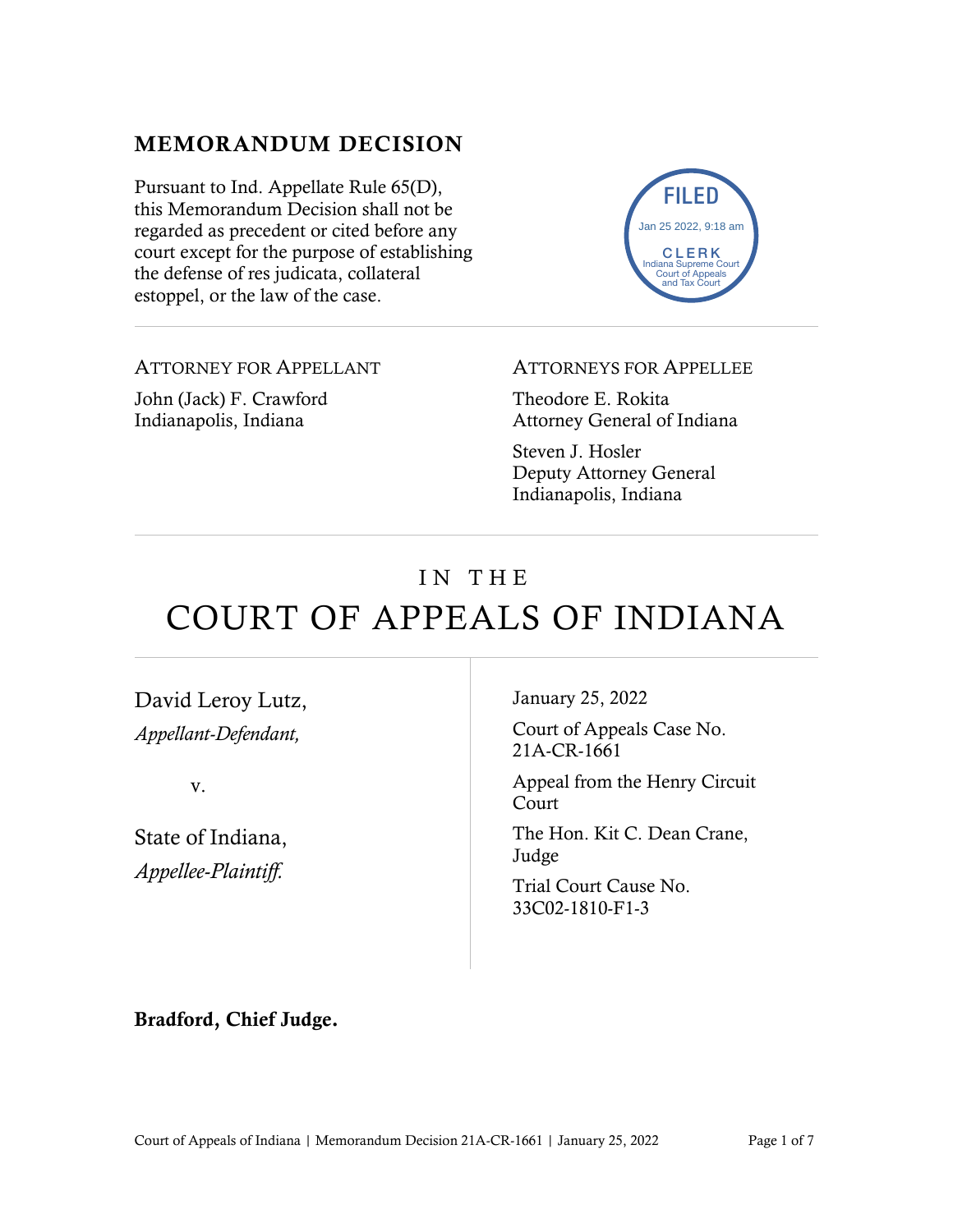### Case Summary

[1] In September of 2018, David Lutz and K.T. were dating. One evening, the two had an argument, and, the next morning, Lutz partially removed K.T.'s clothing as she slept and tried to force his penis between her buttocks. When Lutz was driving K.T. home, he began punching her, and they returned to his house. There, Lutz forced K.T. to disrobe, bound her hands, made various threats of violence, and forcibly penetrated her anus with his penis, all while armed with a pickaxe. The State charged Lutz with, *inter alia*, Level 1 felony rape, and, following a jury trial, Lutz was convicted of that charge and several others and found to be a repeat sexual offender. The trial court imposed an aggregate sentence of sixty-six years of incarceration. Lutz contends that the State produced insufficient evidence to sustain his rape conviction. Because we disagree, we affirm.

### Facts and Procedural History

[2] On the night of September 12, 2018, K.T. and Lutz, who were dating at the time, were at Lutz's house in Henry County, where they planned to drink some beer and "move some things around[.]" Tr. Vol. II p. 178. Several other persons, including Lutz's brother and nephew, arrived at approximately 7:30 or 8:00 p.m. After Lutz's brother left with Lutz's nephew, Lutz began yelling at K.T., accusing her of having flirted with his nephew. K.T. decided to return to her home, and asked Lutz's roommate David French to take her. While French was driving K.T. home, Lutz repeatedly called and texted her to apologize, which apology she accepted. French returned with K.T. to Lutz's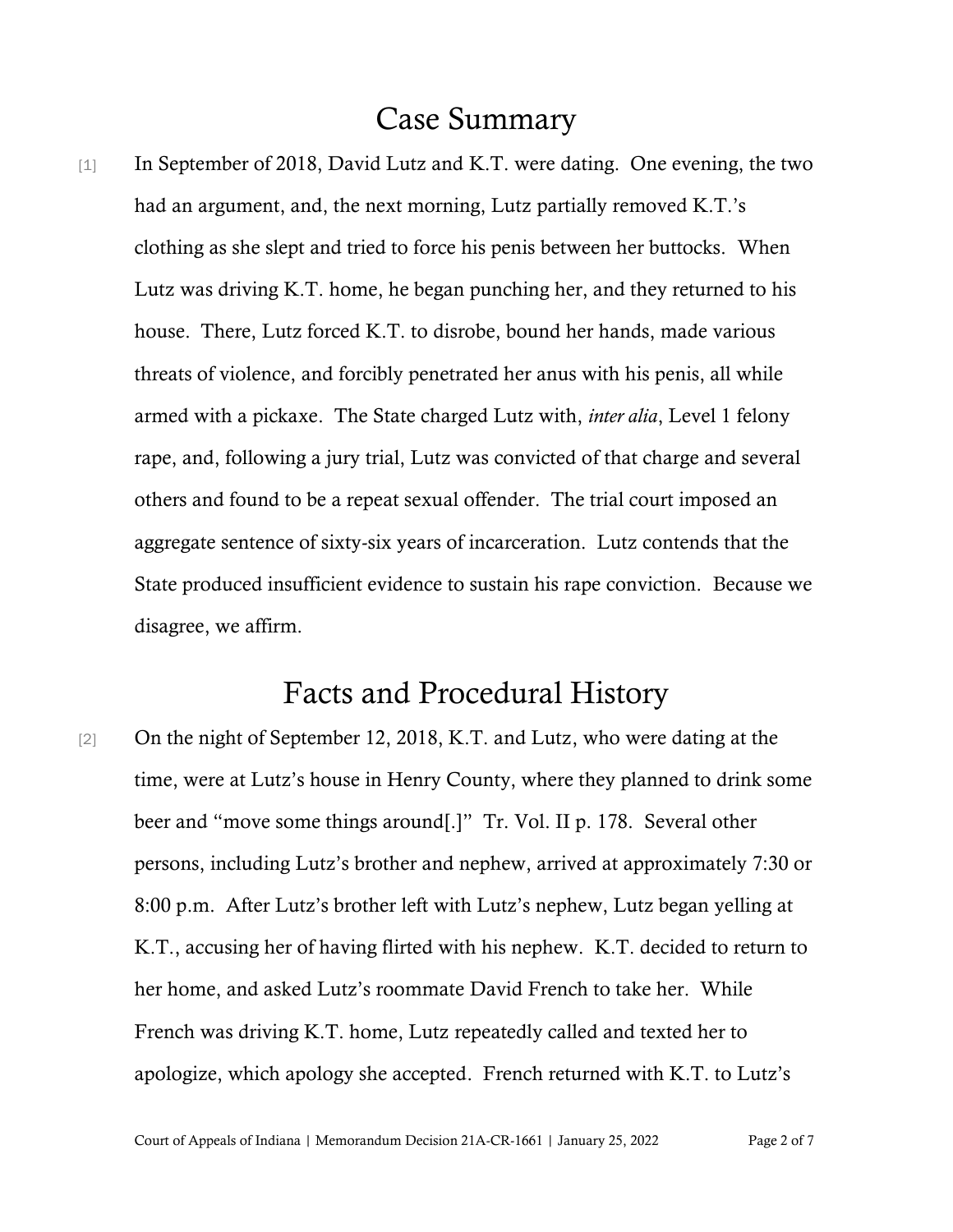house. When K.T. arrived, she and Lutz sat by a bonfire and drank beer until she went inside and fell asleep.

- [3] Early the next morning, Lutz entered the bedroom, moved a security camera so that it captured the sleeping K.T., and began to unclothe her, pushing her pants partially down her legs and pushing her shirt and sweatshirt up. K.T. woke up when Lutz began to reach between her legs, and she believed that he had also been trying to put his penis between her buttocks. Lutz began yelling at K.T., and she again asked French to take her home. Lutz, however, would not allow French to take K.T. home, telling her that he would take her home instead.
- [4] As Lutz was driving K.T. home, he hit her "as hard as he could" in the face with his right fist. Tr. Vol. II p. 198. As Lutz continued to hit K.T., she fought back, managed to call her mother and 911, put the truck into park, jump out, and start running. Lutz caught up with K.T., grabbed her by the hair, threw her down, dragged her through a ditch, threw her back into the truck, and told her that he would kill her if she got out again.
- [5] Lutz and K.T. returned to Lutz's property, where he drove her to "kind of like a swampy area" near the back of his property instead of to the house while telling her that he was going to sell and kill her. Tr. Vol. II p. 201. Lutz told K.T. to remove her clothing and bound her hands after she was done. Lutz also told K.T. that (1) she did not want to end up like Denise Pflum, an area woman who had had disappeared years before and had never been found and (2) he would ask her a series of questions and would cut off one of her fingers with a pickaxe he was holding for every wrong answer. Lutz turned K.T. around,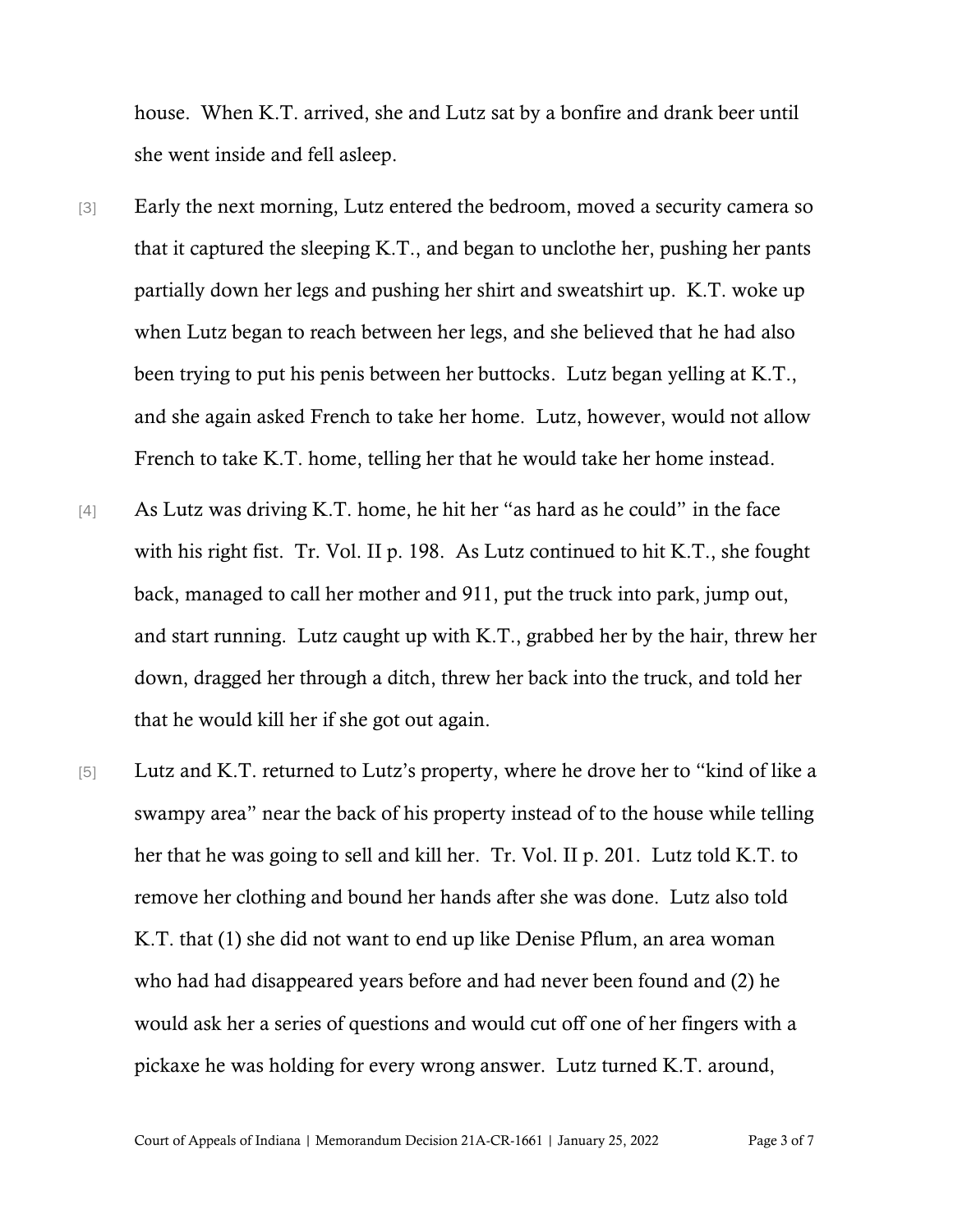shoved her in the back of the truck, and "sodomized" her. Tr. Vol. II p. 218.

The following exchange occurred during K.T.'s direct examination at trial:

Q Okay. When you say that he turned you [around] and shoved you down in the back of the truck, where were you sitting? Were you all the way in the back of the truck?

A Yeah. My head -- my body was -- like, this part of my body and my head, and then he was, like, on top -- had me on top of that thing that loaded down, and he was behind me. And he put my head down like that and said, "Shut up, shut up. Quit screaming, quit screaming." And I was screaming as hard as I could scream.

Q And when you said he sodomized you, what do you mean?

A He put his  $d[***]$  in my butt. It hurt me [indiscernible] -and it hurt --

 $Q$  He –

A -- so bad. And he did it hard. [Indiscernible] --

Q He put your -- his penis in your anus?

A Yes, ma'am.

Q Was he wearing a condom?

A No.

Q Did he ejaculate?

A Yes.

Q Where did he ejaculate?

A In my anus. And the during the time, he kept hitting me and things, and it was just -- I couldn't take no more.

Tr. Vol. II pp. 218–19 (second and third sets of brackets in transcript). K.T. acted as though she was "okay with everything" long enough to create an opportunity to leave and seek help. Tr. Vol. II p. 230.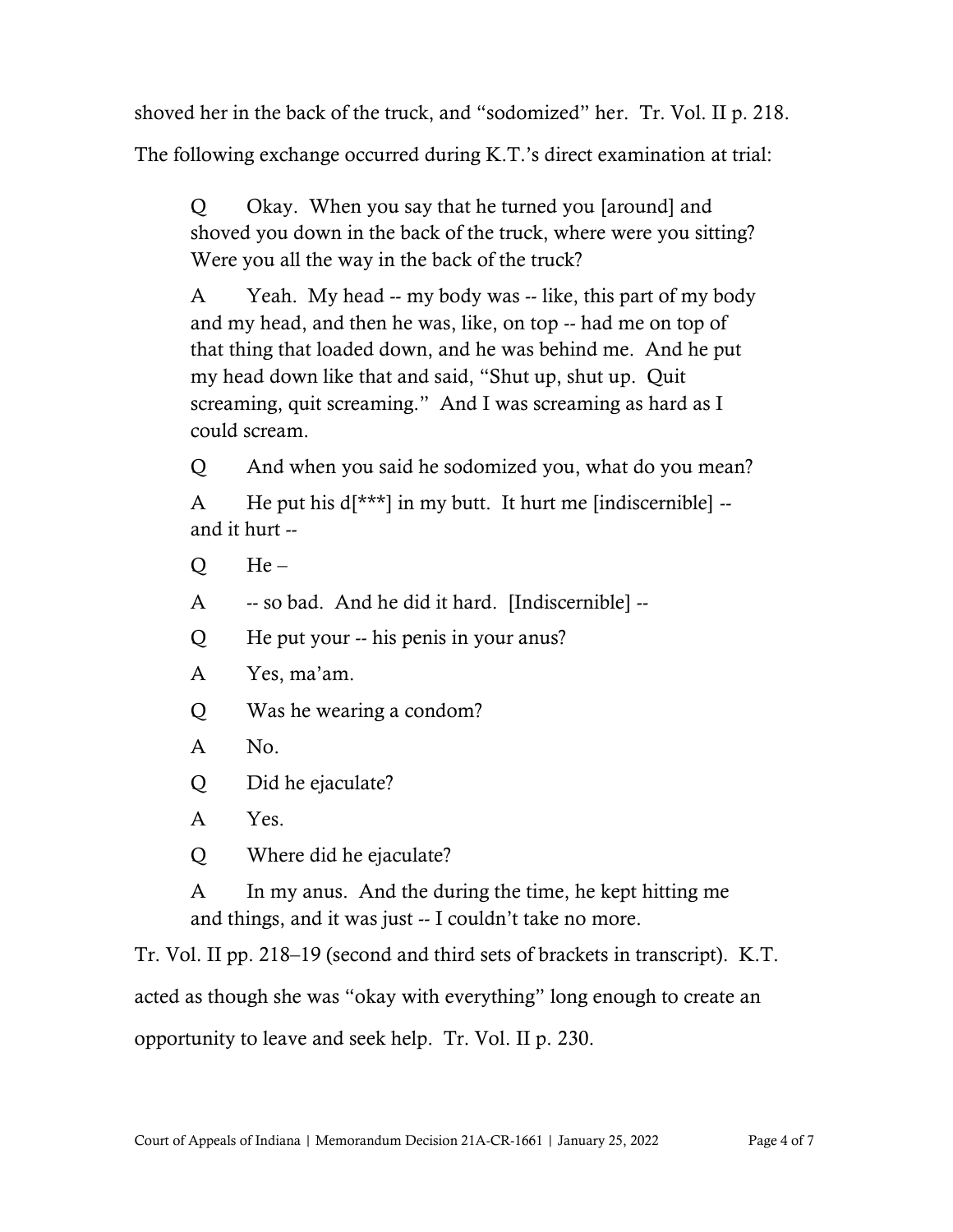[6] On October 31, 2018, the State charged Lutz with Level 1 felony rape, Level 5 felony criminal confinement, Level 6 felony battery, Level 5 felony intimidation, and Class A misdemeanor interference with the reporting of a crime. The State later added charges including Level 6 felony sexual battery and Level 3 felony criminal confinement and allegations that Lutz was a habitual offender and a repeat sexual offender. Following Lutz's trial, which began on June 7, 2021, a jury found him guilty of Level 1 felony rape, Level 5 felony criminal confinement, Level 6 felony battery, Level 5 felony intimidation, Level 6 felony sexual battery, and Level 3 felony criminal confinement. After the second phase of trial, the jury found Lutz to be a repeat sexual offender. On July 7, 2021, the trial court sentenced Lutz to an aggregate term of sixty-six years of incarceration.

## Discussion and Decision

[7] Lutz contends that the State failed to produce sufficient evidence to sustain his conviction for Level 1 felony rape. When a defendant challenges the sufficiency of the evidence used to convict him of a crime, we consider only the probative evidence and reasonable inferences arising therefrom supporting the conviction. *Drane v. State*, 867 N.E.2d 144, 146 (Ind. 2007). We will affirm a conviction unless no reasonable factfinder could find the elements of the crime proven beyond a reasonable doubt. *Young v. State*, 973 N.E.2d 1225, 1226 (Ind. Ct. App. 2012), *trans. denied*. Put another way, reversal of a defendant's conviction "is appropriate only when a reasonable trier of fact would not be able to form inferences as to each material element of the offense." *Purvis v.*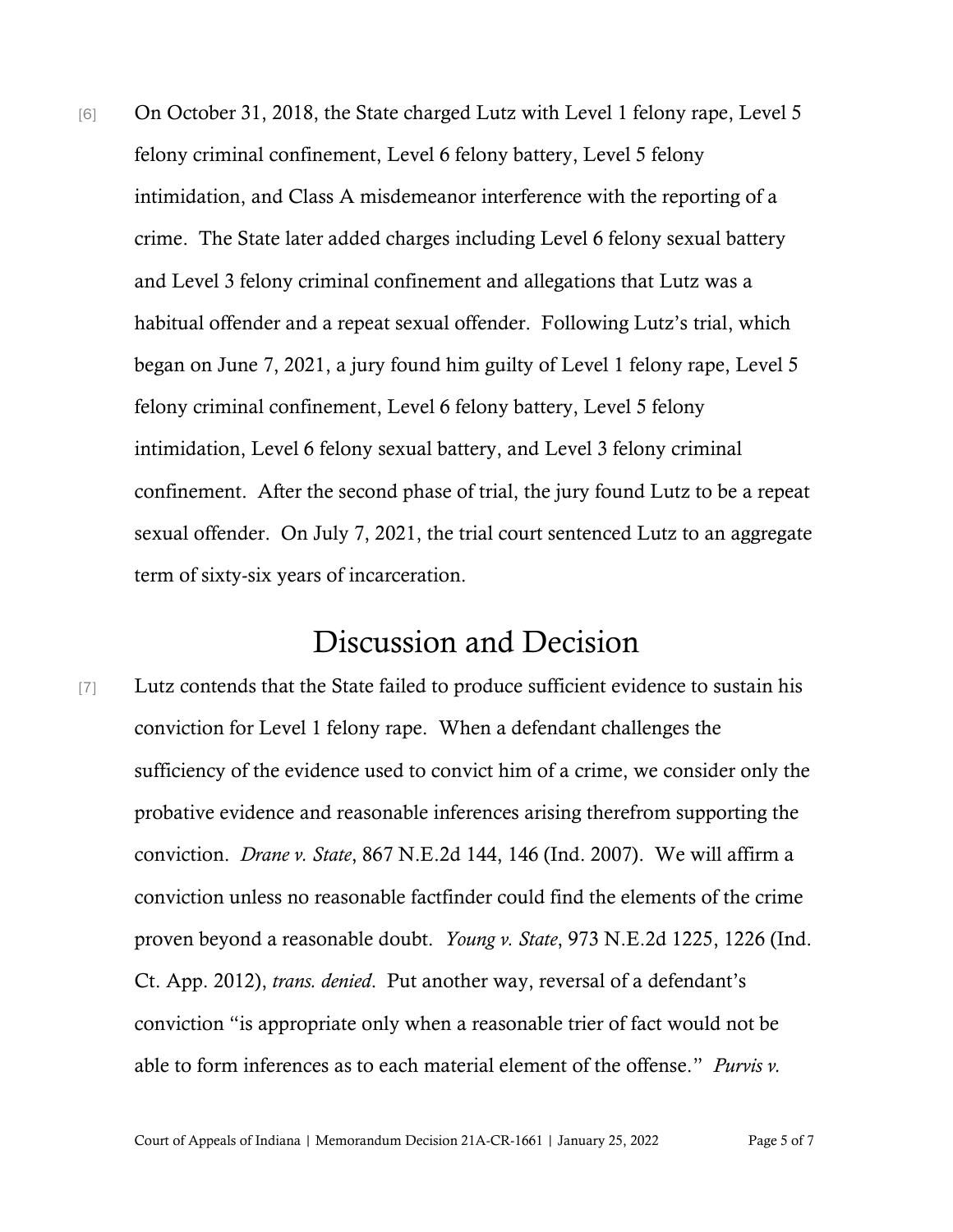*State*, 87 N.E.3d 1119, 1124 (Ind. Ct. App. 2017), *aff'd on reh'g*, 2018 WL 522813 (memorandum decision on rehearing). This standard of review does not permit us to reweigh the evidence or allow us to judge the credibility of the witnesses. *McCallister v. State*, 91 N.E.3d 554, 558 (Ind. 2018). Where there is conflicting evidence in the record, we consider the evidence in the light most favorable to the judgment. *Drane*, 867 N.E.2d at 146.

- [8] The only conviction Lutz challenges is his conviction for Level 1 felony rape. In order to convict Lutz of that crime, the State was required to produce sufficient evidence to establish that "he [...] knowingly or intentionally cause[d] [K.T.] to perform or submit to [...] the penetration of [her] anus [...] by an object [when] compelled by force or imminent threat of force […] while armed with a deadly weapon[.]" Ind. Code §§ 35-42-4-1; 35-31.5-2-221.5.
- [9] Lutz first claims that the State failed to establish that his penis penetrated K.T.'s anus. We disagree. K.T. specifically testified that Lutz "sodomized" her, that "he put his  $d[***]$  in her butt[,]" and that he ejaculated "[i]n [her] anus." Tr. Vol. II pp. 218–19. K.T. also responded in the affirmative when asked if he had "put […] his penis in [her] anus[.]" Tr. Vol. II pp. 219. K.T. also testified that "[i]t hurt me [indiscernible] -- and it hurt -- […] -- so bad. And he did it hard[,]" which supports a reasonable inference that penetration occurred. Tr. Vol. II p. 219. Finally, K.T. reported during her sexual assault-examination that Lutz had put his penis in her anus and that she was experiencing rectal pain. We agree with Lutz that buttocks and the anus are not the same thing and that mere contact with the buttocks is insufficient to support a rape conviction. *See, e.g.*,

Court of Appeals of Indiana | Memorandum Decision 21A-CR-1661 | January 25, 2022 Page 6 of 7